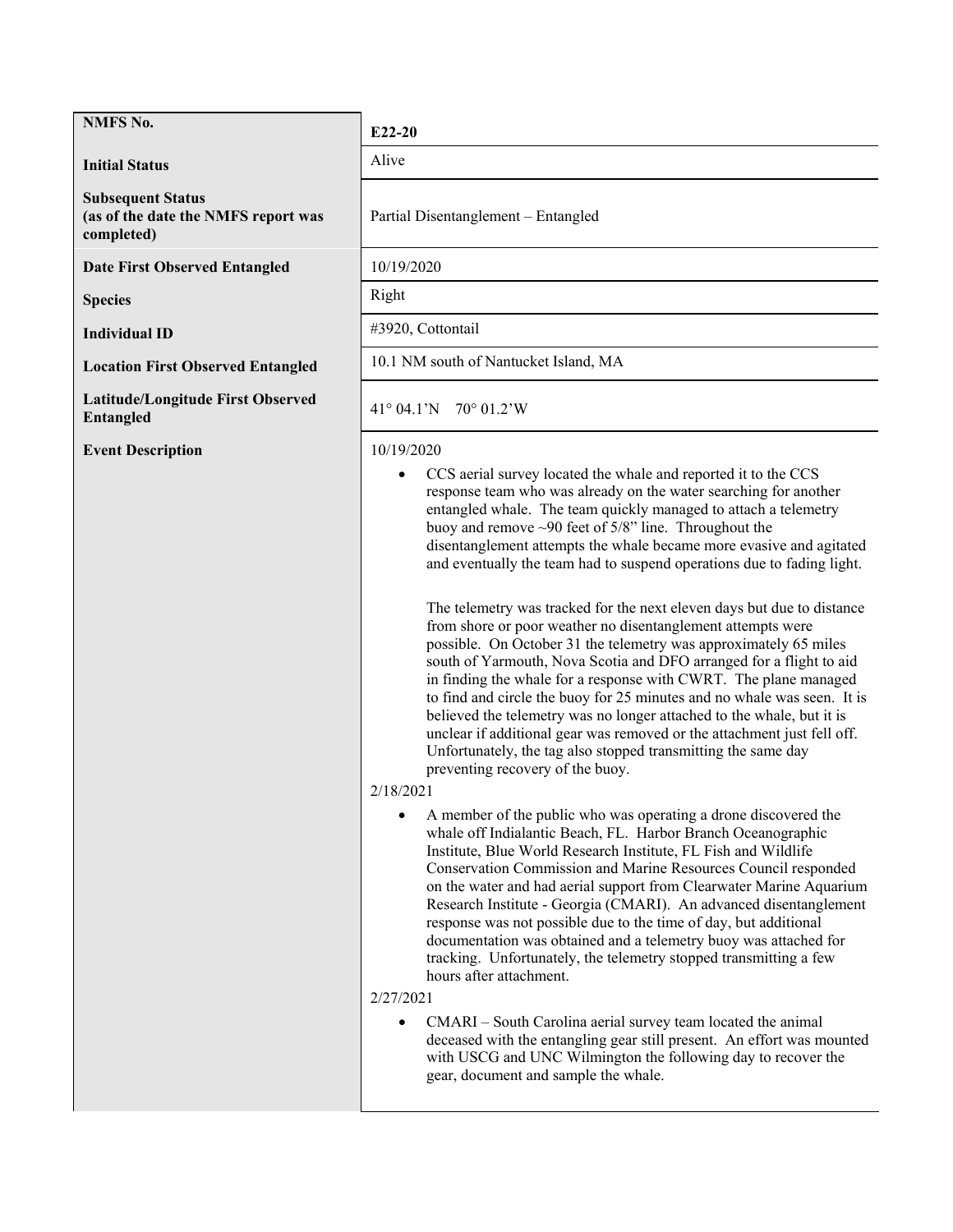|                                                              | 3/10/2021<br>GA DNR, CMARI, National Marine Mammal Foundation<br>documented the carcass and collected additional line from the mouth<br>area.                                                                                                                                          |  |  |
|--------------------------------------------------------------|----------------------------------------------------------------------------------------------------------------------------------------------------------------------------------------------------------------------------------------------------------------------------------------|--|--|
| <b>Description of Gear on Whale as</b><br><b>Reported</b>    |                                                                                                                                                                                                                                                                                        |  |  |
| A. During Initial Sighting                                   | Single line tight over the bonnet. One line exiting the right side of the mouth<br>and then trails 3-4 body lengths behind the whale. Another line exited the left<br>side of the mouth and trailed below.                                                                             |  |  |
| <b>B. Subsequent Descriptions</b>                            | 2/18/2021<br>Line exits the mouth at least from four areas and at least one single<br>$\bullet$<br>tight line over the bonnet remains.<br>2/27/2021                                                                                                                                    |  |  |
|                                                              | Two lines exiting the mouth with two severely embedded wraps of<br>line on the bonnet.<br>3/10/2021<br>Line was entangled in the baleen and "passing under the ventral aspect<br>$\bullet$<br>of the rostrum".                                                                         |  |  |
| C. Diagram of Entangling Gear on<br>Whale                    | None                                                                                                                                                                                                                                                                                   |  |  |
| <b>Description of Wounds/Condition</b>                       |                                                                                                                                                                                                                                                                                        |  |  |
| A. During Initial Sighting                                   | Entanglement trauma on the tailstock and partially embedded line on the<br>bonnet. Overall condition was not ideal.                                                                                                                                                                    |  |  |
| <b>B. Subsequent Descriptions</b>                            | 2/18/2021<br>Whale in severe condition with significant weight loss and poor skin<br>$\bullet$<br>condition. Entanglement trauma visible on various parts of the body.<br>2/27/2021<br>Two wraps of line severely embedded on the bonnet. Significant<br>$\bullet$<br>shark predation. |  |  |
| <b>Sighting prior to entanglement</b>                        | 3/16/2020                                                                                                                                                                                                                                                                              |  |  |
| <b>Re-sightings Post-entanglement</b>                        | None                                                                                                                                                                                                                                                                                   |  |  |
| <b>Life History Information</b>                              | Adult male                                                                                                                                                                                                                                                                             |  |  |
| <b>NMFS Serious Injury/Mortality</b><br><b>Determination</b> | Human-induced mortality                                                                                                                                                                                                                                                                |  |  |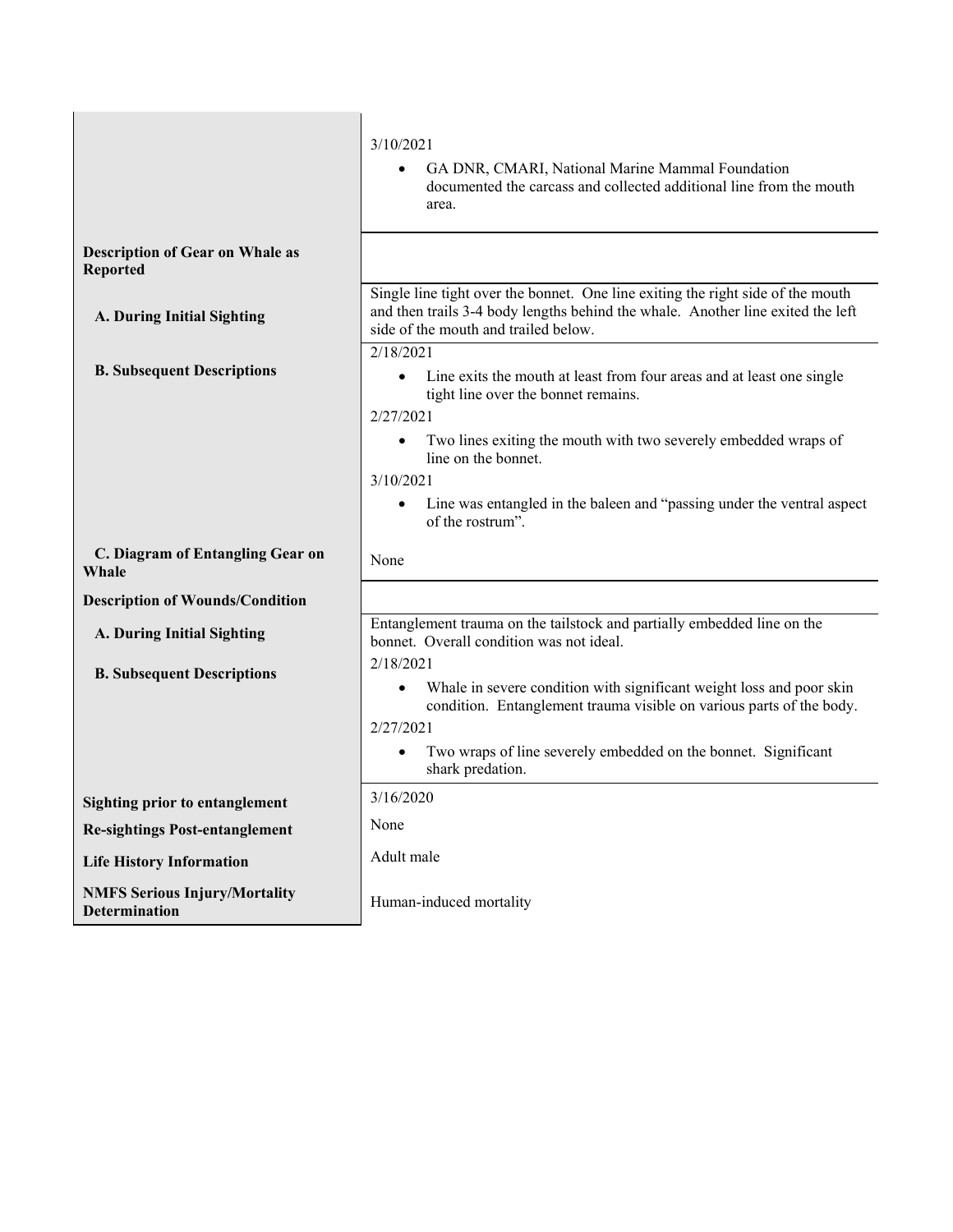## **FISHERY INTERACTION GEAR ANALYSIS**

| NMFS No.                          | $E22-20$                                                           |                                 |                                           |
|-----------------------------------|--------------------------------------------------------------------|---------------------------------|-------------------------------------------|
| Field No.                         | PR 101920 Eg                                                       | Date First Observed             | 10/19/2020                                |
| Location<br><b>First Observed</b> | 10.1 NM south of Nantucket<br>Island, MA<br>41° 04.1'N, 70° 01.2'W | <b>Subsequent Status</b>        | Partial<br>Disentanglement -<br>Entangled |
| Species                           | Right                                                              | Gear Recovered $(y/n)$          | Yes                                       |
| Individual ID                     | $\#3920$ - Cottontail                                              | Gear Analysis Conducted $(y/n)$ | Yes                                       |

## **GEAR DESCRIPTION / ANALYSIS**

| Date Gear Retrieved |                                    | 10/19/2020, 2/28/2021 | Gear Retrieved By | CCS, UNC Wilmington, GA<br><b>DNR</b> |
|---------------------|------------------------------------|-----------------------|-------------------|---------------------------------------|
| Date Gear Received  |                                    | 10/23/2020, Pending   | Received From     | CCS, UNC Wilmington, GA<br><b>DNR</b> |
| Sources:            | <b>USCG</b>                        |                       | Date Set          | Unknown                               |
|                     | <b>CCS</b>                         |                       | Date Lost         | Unknown                               |
|                     | Other                              |                       | Location          | Unknown                               |
|                     |                                    |                       | Depth             | Unknown                               |
|                     |                                    |                       | Bottom Type       | Unknown                               |
| Gear Type:          | Consistent with Canadian snow crab |                       | Target Species:   | Snow crab                             |

Gear Description: Recovered gear from October 19, 2020 operation consisted of 90 feet of 5/8" polypro float line with a 19" double tucked loop and unrolled double clove hitch or rolling hitch at one end. An 8" length of braided orange mending twine was tucked under one strand approximately 8 fathoms from the tucked loop.

Gear recovered from February 28, 2021 consisted of three pieces (necessary to remove gear from carcass) of 5/8" polypro float line: 27' with the 8" orange marker, 78'with the 6" marker, and a 15" section. 102 feet of 5/8" 3 strand leaded line with no markers was also recovered. The two lengths of braided orange mending twine, 6" and 8"length, were woven in the line.

Gear recovered from March 10, 2021 consisted of three pieces of line (necessary to remove gear from carcass) of 5/8" 3 strand lead line: 12', 13' and 13' with a 6" length of braided orange mending twine woven in the line. Two sections (necessary to remove gear) of 5/8" polypro float line was also removed: 12' and 17'.

No ID marks, tags or buoys were recovered from any sample.

The line was compared to right whale (#3530 – Ruffian) case E02-17 where a snow crab trap and line was recovered in 2017. In this Ruffian case an identical attached double clove hitch or rolling hitch loop with double tuck of 5/8" line to the becket/bridle of the trap. This loop/hitch is attached so when the hitch parts it will roll out. This is mirrored by the section of line recovered from Cottontail in October. The unique splice that has been found associated with other identified Canadian snow crab entanglement cases, including within a portion of the buoy line removed from Ruffian, was not present on the retrieved gear from Cottontail. Similar to the location of the orange mending twine in this gear retrieved from Cottontail, a gear alert marker (GAM) which is a notification on the line to alert the fisher to where they are in the haul, was present at a similar location on the Ruffian line: approximately  $8 - 8.5$  fathoms of the trap.